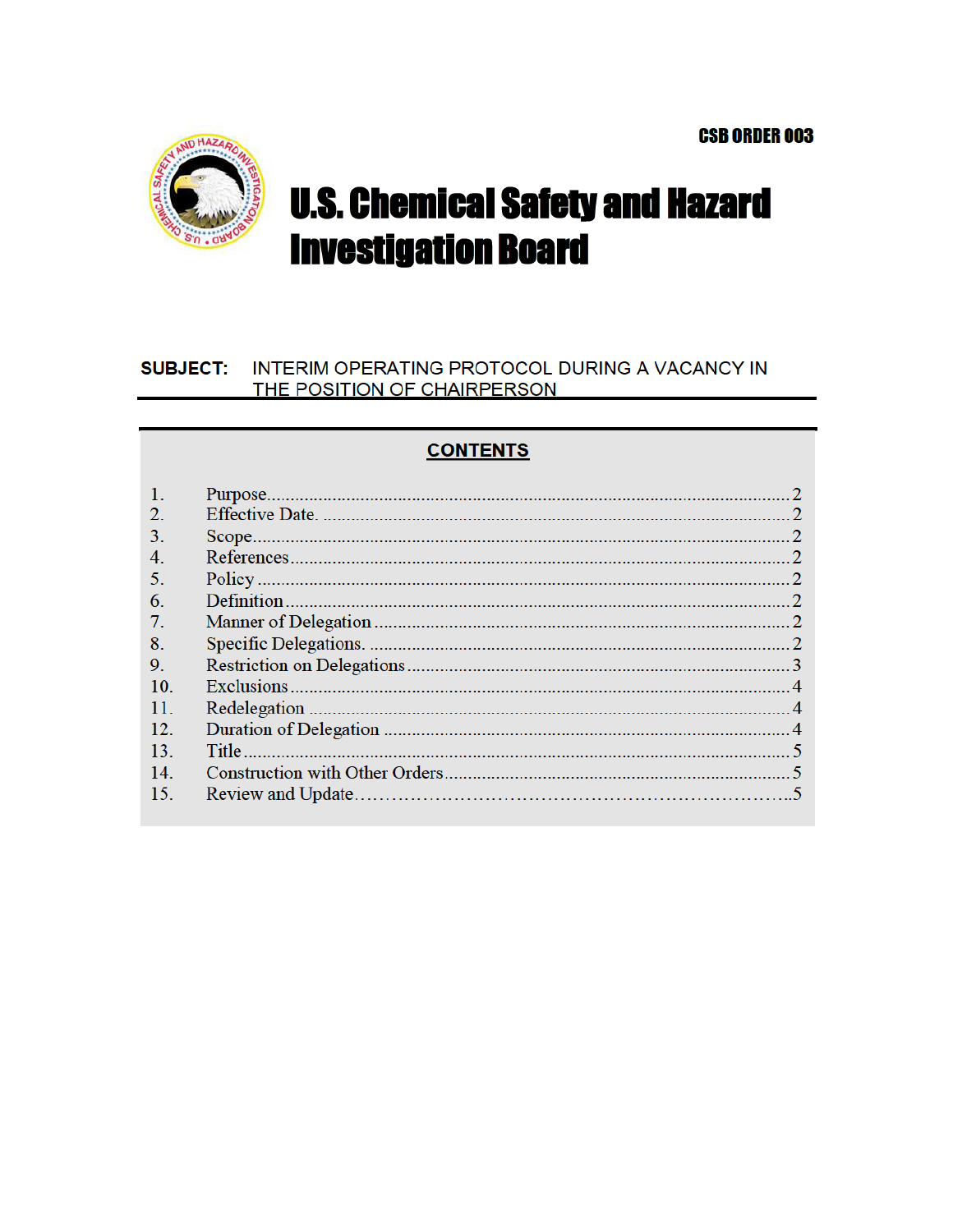- 1. **PURPOSE.** This Order establishes a protocol to delegate to one Board Member, on an interim basis, executive and administrative functions during those times when the position of Chairperson is vacant.
- 2. **EFFECTIVE DATE.** This Order is effective upon passage by the Board.
- 3. **SCOPE.** This Order applies to the Board and its individual Members.
- 4. **REFERENCES.** This Order is based upon 42 U.S.C. § 7412(r)(6)(B) and (N).
- 5. **POLICY.** During such times as the position of Chairperson is vacant, the Board shall adhere to the protocol set forth in this Order to ensure the orderly continuation of its functions and duties.

### 6. **VACANCY**

#### a. **Start**

The position of Chairperson of the Board becomes vacant if the incumbent Chairperson completes her five-year term, resigns, dies in office, or is removed from office under 42 U.S.C.  $7412(r)(6)(B)$ .

b. **End**

The position of Chairperson remains vacant until the President has commissioned a new Chairperson following Senate confirmation, and until the new Chairperson has taken the oath of office.

- 7. **MANNER OF DELEGATION.** The delegation of functions to one Member, as provided for in this Order, shall be accomplished by a recorded vote of all the Members of the Board, such vote to be conducted otherwise in accordance with the relevant provisions of Order 001. A delegation proposed pursuant to this Order shall require the affirmative votes of a majority of the Members of the Board in order to be effective.
- 8. **SPECIFIC DELEGATIONS.** As soon as possible and longer than five business days after the position of Chairperson becomes vacant, the Board shall delegate to one Member, specified by name, the following executive and administrative functions:
	- a. **Personnel Administration and Use of Funds**
		- 1) Authority over all personnel matters and personnel actions, including, but not limited to, the appointment and supervision of staff employed by the U.S. Chemical Safety and Hazard Investigation Board (CSB), except that the appointment of the head of any major administrative unit of the CSB requires a majority vote of the Board. The term personnel matters as used in this subsection shall not include the Equal Employment Opportunity (EEO) obligations of the CSB.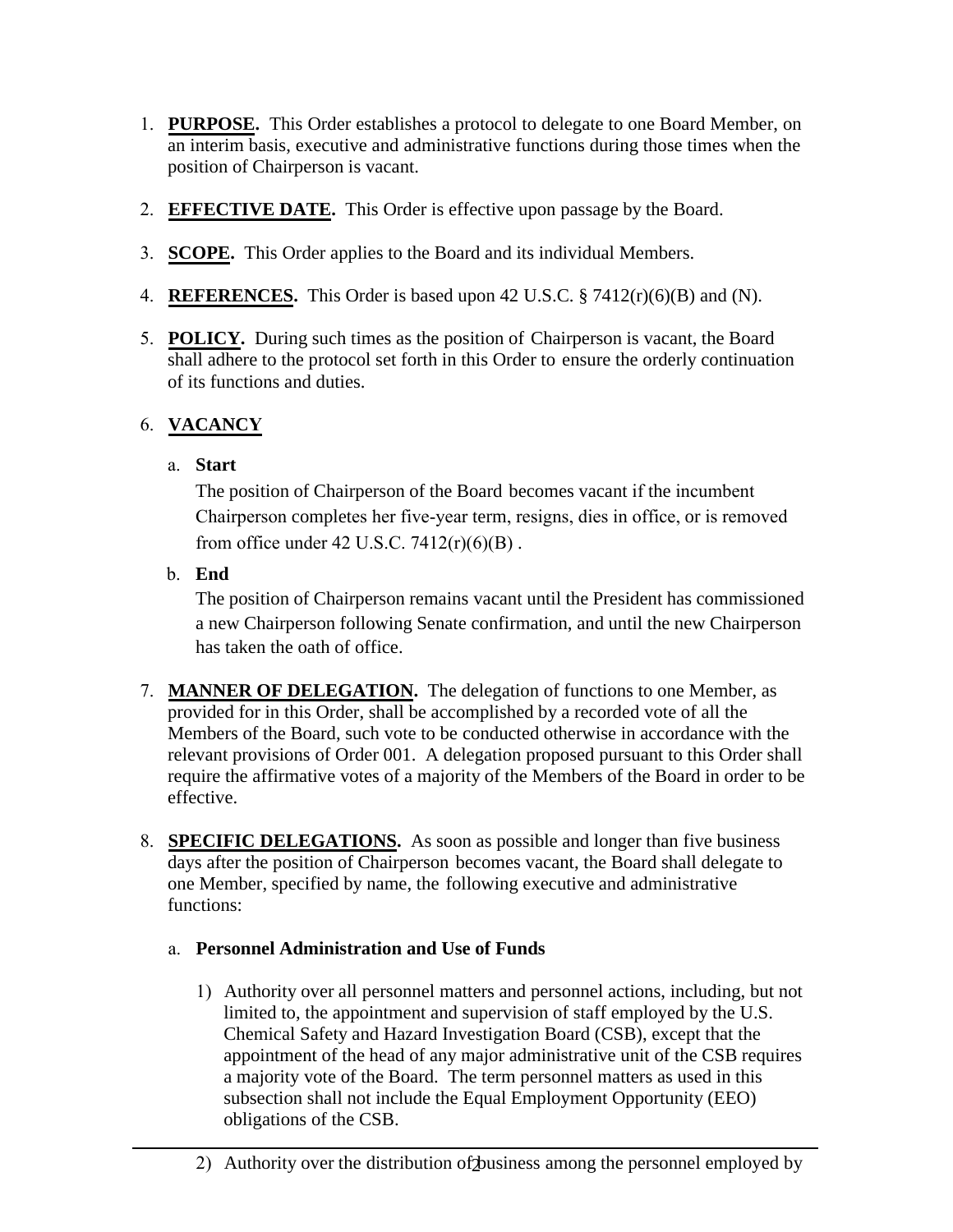the CSB and among the administrative units of the CSB.

- 3) Authority to control the use and expenditure of funds, including the power to authorize and execute contracts and interagency transfers in an amount not to exceed \$50,000.
- 4) Authority to control the preparation of the CSB budget, except that final approval of the budget and submission or transmission of the budget as described in 42 U.S.C. § 7412(r)(6)(R) requires a majority vote of the Board.

#### b. **Settlement Authority**

**c.** Authority to take all appropriate actions to resolve all claims against the CSB in the same manner as prescribed in section 5. c. of Board Order 28.

#### **d. Investigations**

Authority to authorize the initiation of an accident investigation and the deployment of investigators, subject to a vote by the Board to recall the investigators and cancel the investigation.

#### e. **Conduct of Board Meetings**

Authority to preside at meetings where a quorum of Board Members is present, consistent with the Sunshine Act and the CSB regulations implementing the Act.

### f. **Official Communications**

- 1) Authority to supervise and authorize the response to all inquiries from Congress, the media, and the public concerning the Board and/or the CSB, except as specifically excluded by this Order.
- 2) Authority to supervise the preparation of all official statements and other communications concerning, or on behalf of, the Board and/or the CSB, except as specifically excluded by this Order.
- 3) Authority to make and/or authorize all statements, written communications, and pronouncements on behalf of the Board and/or the CSB, except as specifically excluded by this Order.

## 9. **RESTRICTION ON DELEGATIONS.**

a. The Board Member to whom executive and administrative functions are delegated pursuant to this Order shall be governed in the exercise of those functions by all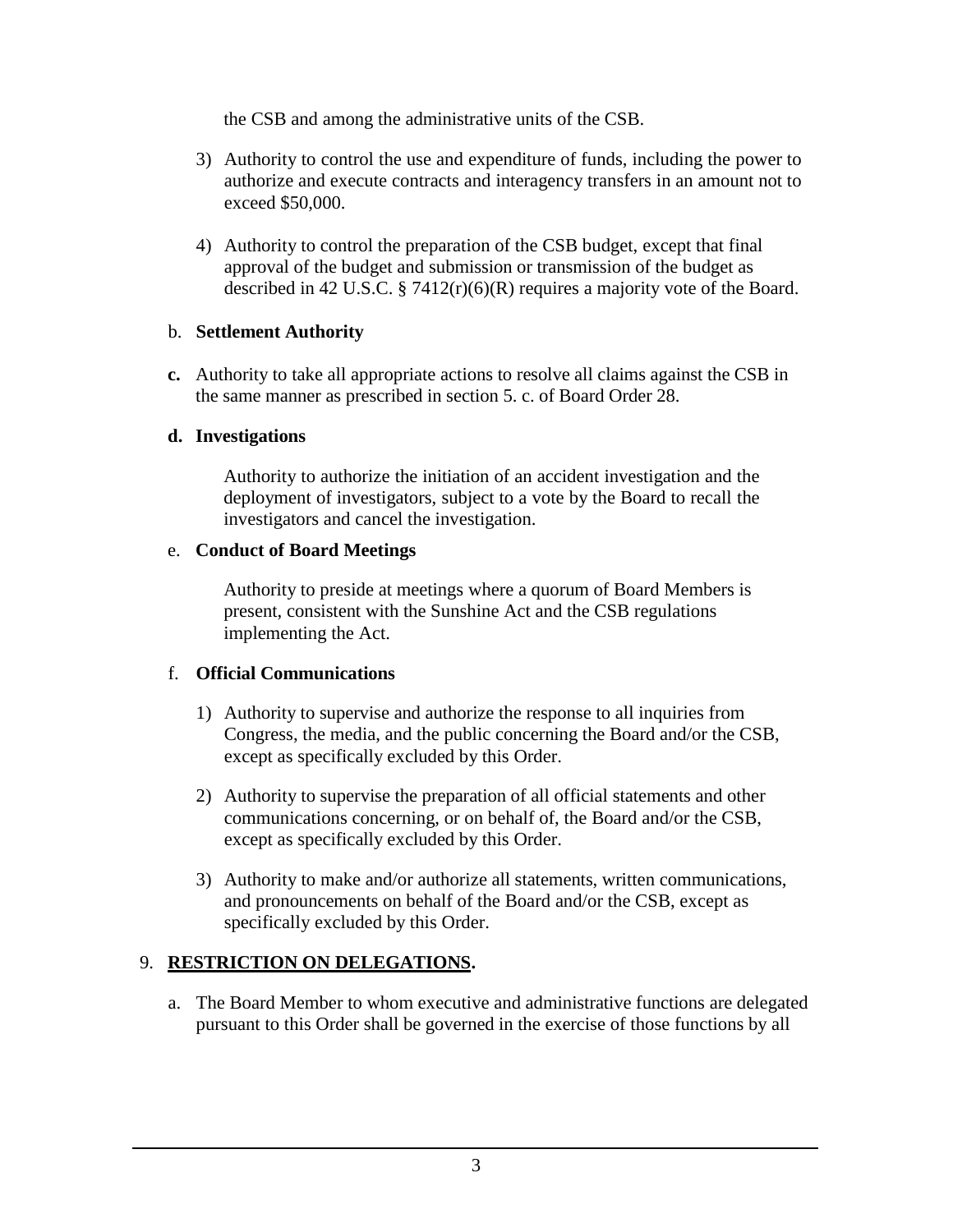applicable Federal statutes and regulations, and by the regulations, orders, and rules of the Board.

- 10. **EXCLUSIONS.** All Board business, the authority for which has not been delegated to a single Member pursuant to this Order, shall be decided by the Board, in accordance with the relevant provisions of Order 001. Items that must be approved by the Board include, but are not limited to, the following:
	- a. Investigation reports;
	- b. Safety studies;
	- c. Regulations, rules, or orders of the Board;
	- d. Final approval of the budget and submission or transmission of the budget as described in 42 U.S.C.  $\S 7412(r)(6)(R);$
	- e. Final approval of the operating budget of appropriated funds;
	- f. Contracts, interagency transfers, or other expenditures exceeding \$50,000;
	- g. Appointment of the head of any major administrative unit;
	- h. Final CSB strategic plans;
	- i. Statements to Congress or the President on behalf of the Board.
- 11. **REDELEGATION.** The Board Member to whom executive and administrative functions are delegated pursuant to this Order may redelegate any of those functions (except presiding at Board meetings) to one or more CSB employees, consistent with all applicable Federal statutes and regulations, and the regulations, orders, and rules of the Board.

### 12. **DURATION OF DELEGATION.**

- a. **Initial delegation.** A delegation of executive and administrative authority to one Board Member pursuant to this Order shall remain in effect until the earliest of one of the following events occurs:
	- 1) A new Chairperson has been commissioned and has taken the oath of office;
	- 2) A period of 180 days has elapsed from the date of the initial delegation; or
	- 3) A majority of the Members of the Board votes to rescind the delegation.
- b. **Extension of initial delegation.** In the event that 180 days elapse from the effective date of the initial delegation, and a new Chairperson has not been commissioned and sworn in, the Board may, in the manner prescribed by section 6. of this Order, vote to extend the initial delegation for another 180-day period.